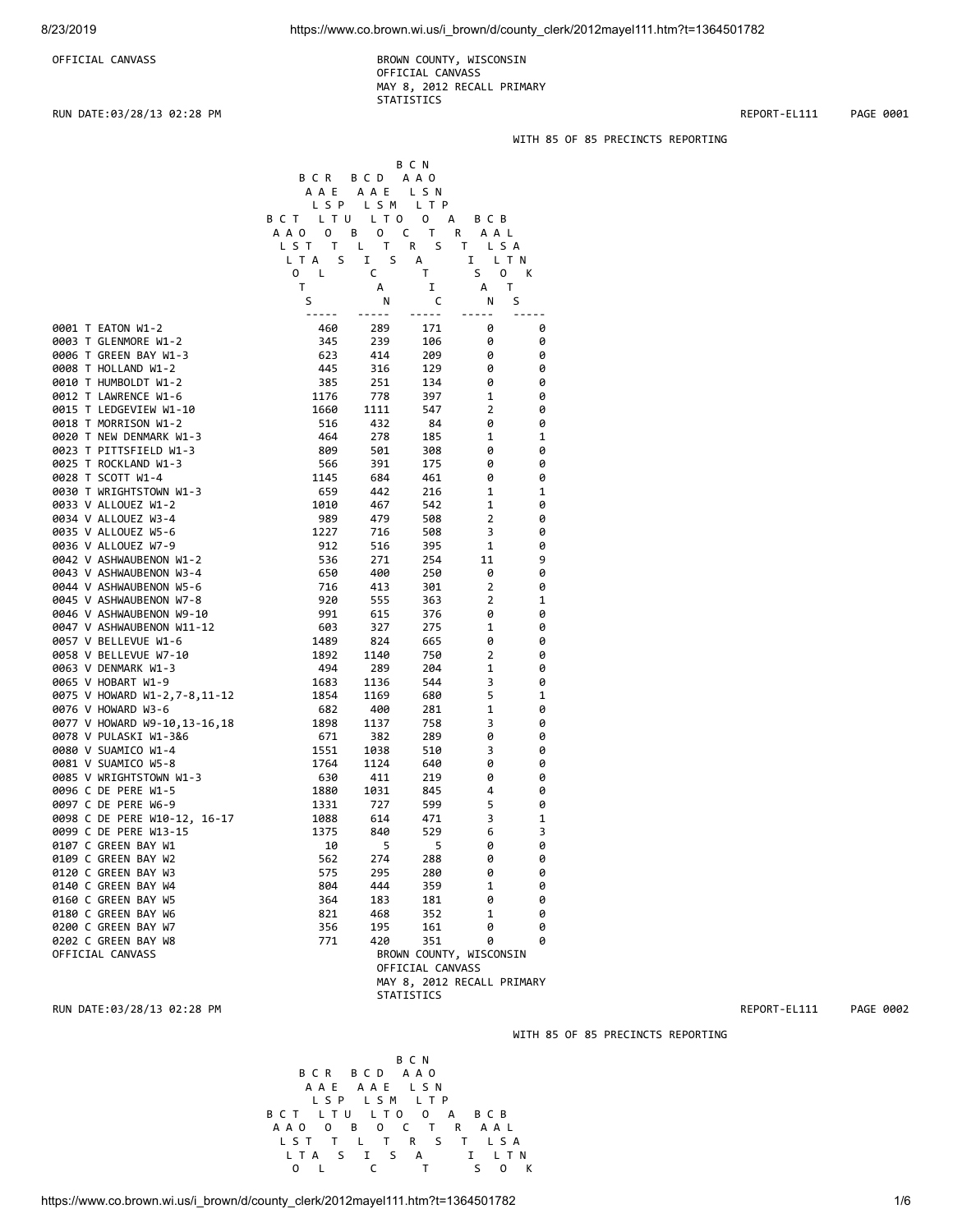|                      |                                | T     | А     | I     | А              | T  |
|----------------------|--------------------------------|-------|-------|-------|----------------|----|
|                      | (CONTINUED FROM PREVIOUS PAGE) | S     | N     | C     | N              | S  |
|                      |                                |       |       |       |                |    |
| 0204 C GREEN BAY W9  |                                | 201   | 105   | 96    | 0              | 0  |
| 0206 C GREEN BAY W10 |                                | 312   | 133   | 179   | 0              | 0  |
| 0208 C GREEN BAY W11 |                                | 312   | 164   | 148   | 0              | 0  |
| 0210 C GREEN BAY W12 |                                | 273   | 134   | 138   | 1              | 0  |
| 0212 C GREEN BAY W13 |                                | 228   | 92    | 135   | 0              | 0  |
| 0214 C GREEN BAY W14 |                                | 313   | 160   | 152   | 1              | 0  |
| 0216 C GREEN BAY W15 |                                | 509   | 210   | 297   | $\overline{2}$ | 0  |
| 0218 C GREEN BAY W16 |                                | 465   | 167   | 298   | 0              | 0  |
| 0220 C GREEN BAY W17 |                                | 401   | 174   | 223   | 4              | 1  |
| 0222 C GREEN BAY W18 |                                | 496   | 240   | 256   | 0              | 0  |
| 0224 C GREEN BAY W19 |                                | 207   | 97    | 110   | 0              | 0  |
| 0226 C GREEN BAY W20 |                                | 259   | 108   | 150   | 1              | 0  |
| 0228 C GREEN BAY W21 |                                | 207   | 92    | 113   | $\overline{2}$ | 0  |
| 0230 C GREEN BAY W22 |                                | 109   | 44    | 64    | $\mathbf{1}$   | 0  |
| 0232 C GREEN BAY W23 |                                | 232   | 113   | 118   | 1              | 0  |
| 0234 C GREEN BAY W24 |                                | 362   | 155   | 206   | 1              | 0  |
| 0236 C GREEN BAY W25 |                                | 355   | 175   | 180   | 0              | 0  |
| 0238 C GREEN BAY W26 |                                | 257   | 96    | 161   | 0              | 0  |
| 0240 C GREEN BAY W27 |                                | 94    | 37    | 57    | 0              | 0  |
| 0242 C GREEN BAY W28 |                                | 303   | 149   | 154   | 0              | 0  |
| 0244 C GREEN BAY W29 |                                | 464   | 238   | 224   | $\overline{2}$ | 1  |
| 0246 C GREEN BAY W30 |                                | 391   | 146   | 244   | $\mathbf 1$    | 0  |
| 0248 C GREEN BAY W31 |                                | 439   | 221   | 215   | 3              | 0  |
| 0250 C GREEN BAY W32 |                                | 421   | 208   | 213   | 0              | 0  |
| 0252 C GREEN BAY W33 |                                | 315   | 139   | 176   | 0              | 0  |
| 0254 C GREEN BAY W34 |                                | 653   | 331   | 321   | 1              | 0  |
| 0256 C GREEN BAY W35 |                                | 466   | 260   | 205   | 1              | 0  |
| 0258 C GREEN BAY W36 |                                | 223   | 105   | 114   | 4              | 0  |
| 0260 C GREEN BAY W37 |                                | 399   | 221   | 178   | 0              | 0  |
| 0262 C GREEN BAY W38 |                                | 525   | 274   | 248   | 3              | 0  |
| 0264 C GREEN BAY W39 |                                | 639   | 313   | 326   | 0              | 0  |
| 0266 C GREEN BAY W40 |                                | 453   | 226   | 226   | 1              | 1  |
| 0268 C GREEN BAY W41 |                                | 258   | 139   | 119   | 0              | 0  |
| 0270 C GREEN BAY W42 |                                | 291   | 153   | 138   | 0              | 0  |
| 0272 C GREEN BAY W43 |                                | 575   | 293   | 280   | $\overline{2}$ | 0  |
| 0274 C GREEN BAY W44 |                                | 798   | 437   | 360   | 1              | 0  |
| 0276 C GREEN BAY W45 |                                | 952   | 617   | 334   | $\mathbf{1}$   | 0  |
| 0278 C GREEN BAY W46 |                                | 544   | 268   | 276   | 0              | 0  |
| 0280 C GREEN BAY W47 |                                | 757   | 444   | 313   | 0              | 0  |
|                      | CANDIDATE TOTALS               | 57810 | 33109 | 24600 | 100            | 20 |

A K

==================================================================================================================================== BROWN COUNTY, WISCONSIN OFFICIAL CANVASS MAY 8, 2012 RECALL PRIMARY REPUBLICAN

# RUN DATE:03/28/13 02:28 PM REPORT-EL111 PAGE 0003

#### GOVERNOR GOVERNOR WITH 85 OF 85 PRECINCTS REPORTING

Vote for not more than 1

R O

|                         | тн         | W  |   |
|-------------------------|------------|----|---|
|                         | H L        | R  |   |
|                         | U -<br>S W | I  |   |
|                         | C A<br>R R | T  |   |
|                         | 0 L        | I  | Е |
|                         | T K        | G  |   |
|                         | ТE         | G  | I |
|                         | R          | S  | N |
|                         |            |    |   |
| 0001 T EATON W1-2       | 277        | 12 | 0 |
| 0003 T GLENMORE W1-2    | 233        | 6  | 0 |
| 0006 T GREEN BAY W1-3   | 402        | 12 | 0 |
| 0008 T HOLLAND W1-2     | 313        | 3  | 0 |
| 0010 T HUMBOLDT W1-2    | 247        | 4  | 0 |
| 0012 T LAWRENCE W1-6    | 767        | 11 | 0 |
| 0015 T LEDGEVIEW W1-10  | 1082       | 29 | 0 |
| 0018 T MORRISON W1-2    | 419        | 13 | 0 |
| 0020 T NEW DENMARK W1-3 | 269        | 9  | 0 |
| 0023 T PITTSFIELD W1-3  | 488        | 13 | 0 |
| 0025 T ROCKLAND W1-3    | 380        | 11 | 0 |
| 0028 T SCOTT W1-4       | 653        | 31 | 0 |
| 0030 T WRIGHTSTOWN W1-3 | 431        | 10 | 0 |
| 0033 V ALLOUEZ W1-2     | 454        | 13 | 0 |
| 0034 V ALLOUEZ W3-4     | 462        | 17 | 0 |
| 0035 V ALLOUEZ W5-6     | 697        | 19 | 0 |
| 0036 V ALLOUEZ W7-9     | 497        | 19 | 0 |
| 0042 V ASHWAUBENON W1-2 | 261        | 10 | 0 |
| 0043 V ASHWAUBENON W3-4 | 376        | 24 | 0 |
| 0044 V ASHWAUBENON W5-6 | 394        | 19 | 0 |
|                         |            |    |   |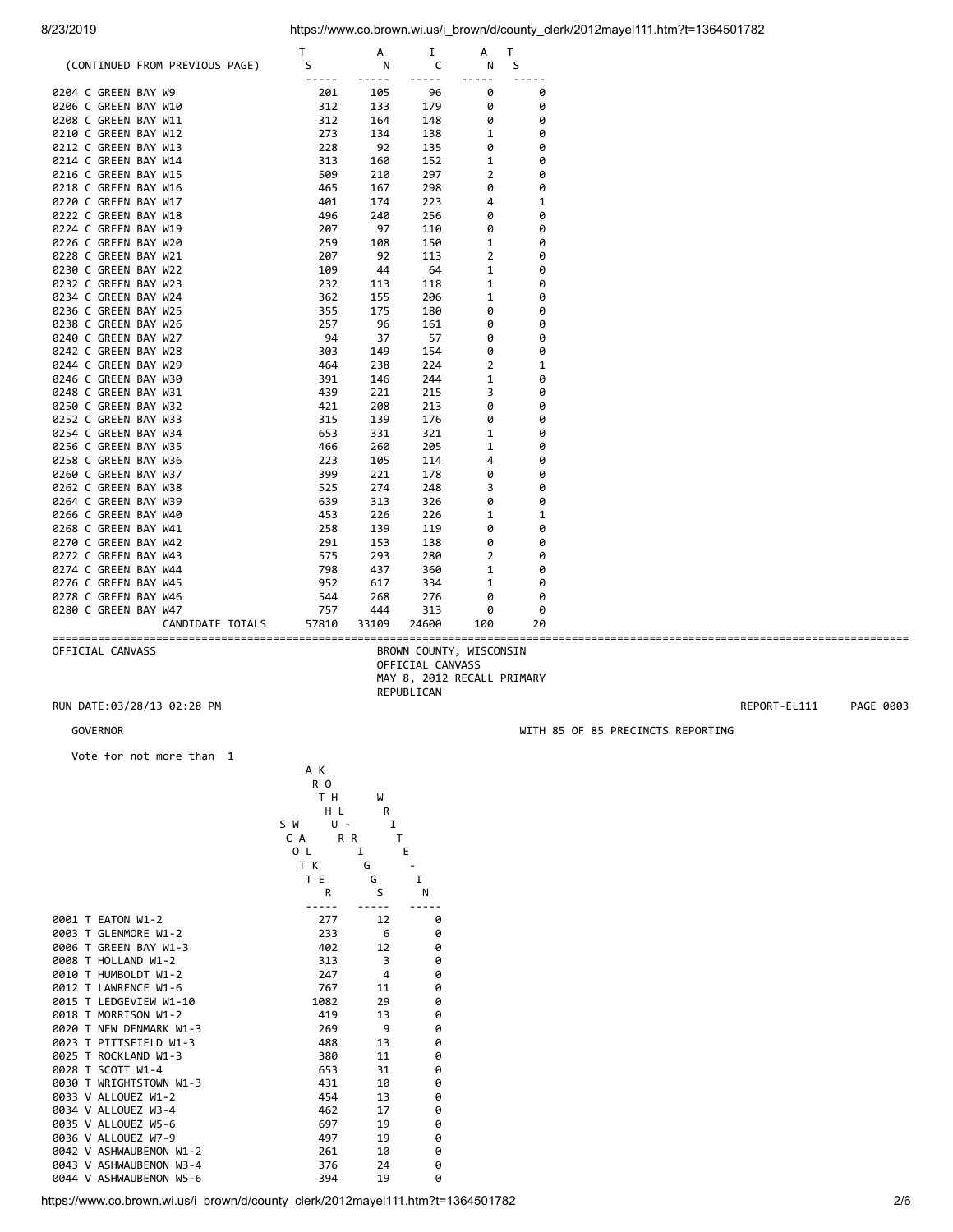| 9945 V ASHWAUBENON W7-8<br>9946 V ASHWAUBENON W9-10<br>9947 V ASHWAUBENON W1-12<br>9957 V BELLEVUE W1-6<br>9958 V BELLEVUE W7-10<br>9968 V BELLEVUE W7-19<br>9966 V HOBART W1-3<br>9965 V HOWARD W1-2, 7-8,11-12<br>9975 V HOWARD W1-2, 7-8,11     |            | 0                          |  |
|----------------------------------------------------------------------------------------------------------------------------------------------------------------------------------------------------------------------------------------------------|------------|----------------------------|--|
|                                                                                                                                                                                                                                                    |            | 0                          |  |
|                                                                                                                                                                                                                                                    |            | 0                          |  |
|                                                                                                                                                                                                                                                    |            | 0                          |  |
|                                                                                                                                                                                                                                                    |            | 0                          |  |
|                                                                                                                                                                                                                                                    |            | 0                          |  |
|                                                                                                                                                                                                                                                    |            | 0                          |  |
|                                                                                                                                                                                                                                                    |            | 0                          |  |
|                                                                                                                                                                                                                                                    |            | 0                          |  |
|                                                                                                                                                                                                                                                    |            | 0                          |  |
|                                                                                                                                                                                                                                                    |            | 0                          |  |
|                                                                                                                                                                                                                                                    |            | 0                          |  |
|                                                                                                                                                                                                                                                    |            | 0                          |  |
|                                                                                                                                                                                                                                                    |            | 0                          |  |
|                                                                                                                                                                                                                                                    |            | 0                          |  |
|                                                                                                                                                                                                                                                    |            | 0                          |  |
| 0098 C DE PERE W10-12, 16-17 594                                                                                                                                                                                                                   | 20         | 0                          |  |
|                                                                                                                                                                                                                                                    |            | 0                          |  |
|                                                                                                                                                                                                                                                    |            | 0                          |  |
|                                                                                                                                                                                                                                                    |            | 0                          |  |
|                                                                                                                                                                                                                                                    |            | 0                          |  |
| 999 C DE PERE M13-15<br>999 C DE PERE M13-15<br>9180 C GREEN BAY M2<br>9180 C GREEN BAY M3<br>9140 C GREEN BAY M3<br>9140 C GREEN BAY M4<br>9160 C GREEN BAY M4<br>9160 C GREEN BAY M5<br>9200 C GREEN BAY M5<br>9200 C GREEN BAY M5<br>9200 C GRE |            | 0                          |  |
|                                                                                                                                                                                                                                                    |            | $\mathbf{1}$               |  |
|                                                                                                                                                                                                                                                    |            | 0                          |  |
|                                                                                                                                                                                                                                                    |            | ø                          |  |
|                                                                                                                                                                                                                                                    |            | Ø                          |  |
| OFFICIAL CANVASS                                                                                                                                                                                                                                   |            | BROWN COUNTY, WISCONSIN    |  |
|                                                                                                                                                                                                                                                    |            | OFFICIAL CANVASS           |  |
|                                                                                                                                                                                                                                                    |            | MAY 8, 2012 RECALL PRIMARY |  |
|                                                                                                                                                                                                                                                    | REPUBLICAN |                            |  |

## RUN DATE:03/28/13 02:28 PM REPORT-EL111 PAGE 0004

## GOVERNOR GOVERNOR WITH 85 OF 85 PRECINCTS REPORTING

 Vote for not more than 1 A K

|                                | R <sub>0</sub> |    |   |
|--------------------------------|----------------|----|---|
|                                | тн             | W  |   |
|                                | ΗL             | R  |   |
|                                | U -<br>S W     | I  |   |
|                                | C A<br>R R     | т  |   |
|                                | O L            | I  | E |
|                                | T K            |    |   |
|                                |                | G  |   |
|                                | T E            | G  | I |
| (CONTINUED FROM PREVIOUS PAGE) | R              | S  | Ν |
|                                |                |    |   |
| 0204 C GREEN BAY W9            | 99             | 6  | 0 |
| 0206 C GREEN BAY W10           | 129            | 4  | 0 |
| 0208 C GREEN BAY W11           | 155            | 9  | 0 |
| 0210 C GREEN BAY W12           | 130            | 4  | 0 |
| 0212 C GREEN BAY W13           | 87             | 5  | 0 |
| 0214 C GREEN BAY W14           | 156            | 4  | 0 |
| 0216 C GREEN BAY W15           | 192            | 18 | 0 |
| 0218 C GREEN BAY W16           | 158            | 9  | 0 |
| 0220 C GREEN BAY W17           | 165            | 9  | 0 |
|                                |                |    |   |
| 0222 C GREEN BAY W18           | 231            | 9  | 0 |
| 0224 C GREEN BAY W19           | 86             | 11 | 0 |
| 0226 C GREEN BAY W20           | 104            | 4  | 0 |
| 0228 C GREEN BAY W21           | 89             | 3  | 0 |
| 0230 C GREEN BAY W22           | 43             | 1  | 0 |
| 0232 C GREEN BAY W23           | 103            | 10 | 0 |
| 0234 C GREEN BAY W24           | 141            | 14 | 0 |
| 0236 C GREEN BAY W25           | 171            | 3  | 1 |
| 0238 C GREEN BAY W26           | 88             | 8  | 0 |
| 0240 C GREEN BAY W27           | 34             | 3  | 0 |
| 0242 C GREEN BAY W28           | 141            | 8  | 0 |
| 0244 C GREEN BAY W29           | 228            | 10 | 0 |
| 0246 C GREEN BAY W30           | 132            | 13 | 1 |
| 0248 C GREEN BAY W31           | 208            | 13 | 0 |
|                                |                |    |   |
| 0250 C GREEN BAY W32           | 195            | 13 | 0 |
| 0252 C GREEN BAY W33           | 134            | 5  | 0 |
| 0254 C GREEN BAY W34           | 308            | 23 | 0 |
| 0256 C GREEN BAY W35           | 251            | 9  | 0 |
| 0258 C GREEN BAY W36           | 102            | 3  | 0 |
| 0260 C GREEN BAY W37           | 217            | 4  | 0 |
| 0262 C GREEN BAY W38           | 255            | 19 | 0 |
| 0264 C GREEN BAY W39           | 300            | 13 | 0 |
| 0266 C GREEN BAY W40           | 218            | 8  | 0 |
| 0268 C GREEN BAY W41           | 133            | 6  | 0 |
| 0270 C GREEN BAY W42           | 149            | 3  | 0 |
| 0272 C GREEN BAY W43           | 282            | 11 | 0 |
| 0274 C GREEN BAY W44           | 417            | 20 | 0 |
| 0276 C GREEN BAY W45           | 600            | 13 | 0 |
|                                |                |    |   |
| 0278 C GREEN BAY W46           | 249            | 19 | 0 |

https://www.co.brown.wi.us/i\_brown/d/county\_clerk/2012mayel111.htm?t=1364501782 3/6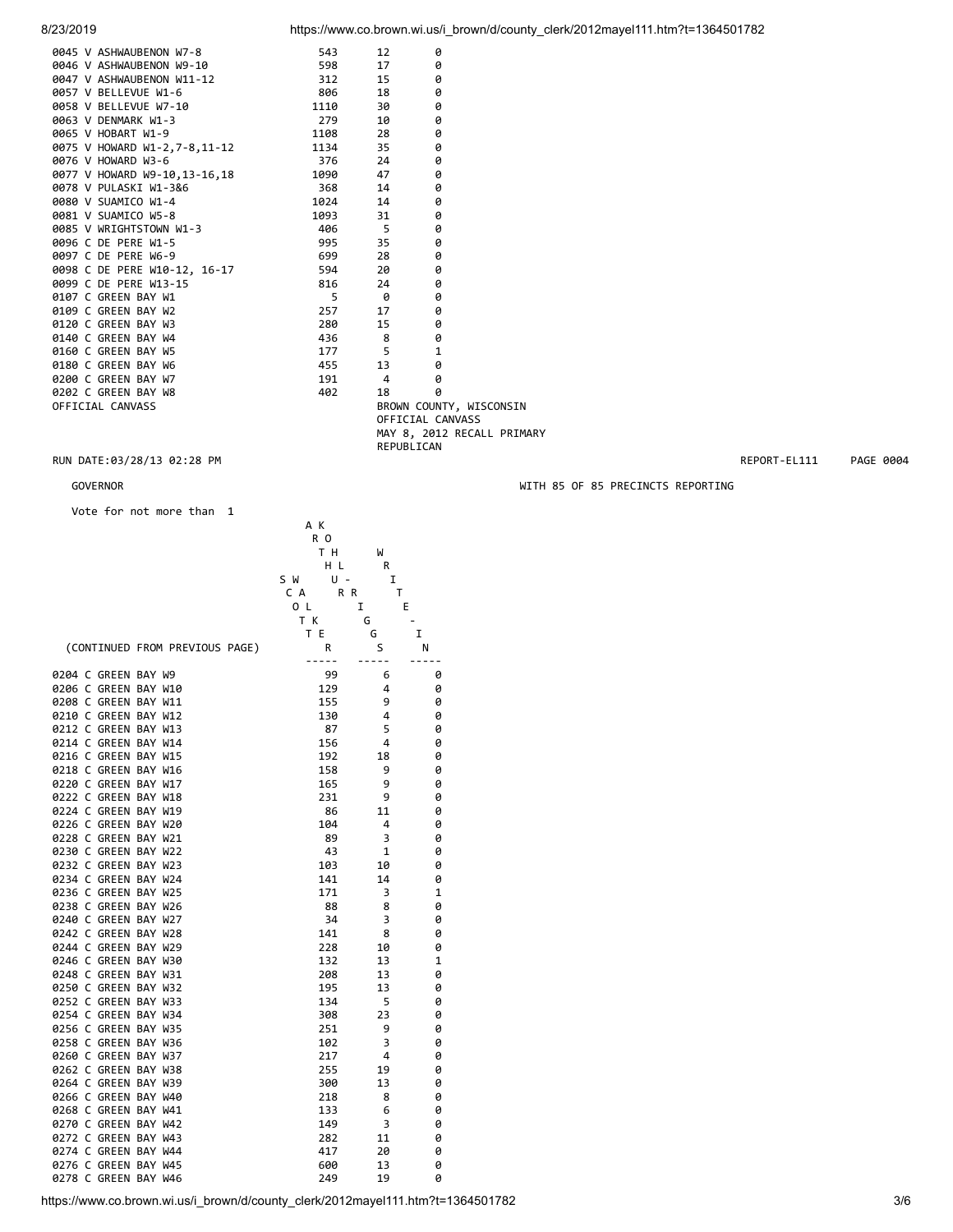| 0280 C GREEN BAY W47<br>CANDIDATE TOTALS<br>CANDIDATE PERCENT | 430<br>31966<br>96.56      | 14<br>1133<br>3.42 | 0<br>3                                                                                  |                       |                       |                     |                                   |              |           |
|---------------------------------------------------------------|----------------------------|--------------------|-----------------------------------------------------------------------------------------|-----------------------|-----------------------|---------------------|-----------------------------------|--------------|-----------|
| OFFICIAL CANVASS                                              |                            |                    | BROWN COUNTY, WISCONSIN<br>OFFICIAL CANVASS<br>MAY 8, 2012 RECALL PRIMARY<br>DEMOCRATIC |                       |                       |                     |                                   |              |           |
| RUN DATE:03/28/13 02:28 PM                                    |                            |                    |                                                                                         |                       |                       |                     |                                   | REPORT-EL111 | PAGE 0005 |
| <b>GOVERNOR</b>                                               |                            |                    |                                                                                         |                       |                       |                     | WITH 85 OF 85 PRECINCTS REPORTING |              |           |
| Vote for not more than 1                                      |                            |                    |                                                                                         |                       |                       |                     |                                   |              |           |
|                                                               | K V<br>A I                 | DLF<br>0 A O       | K F<br>A A                                                                              | T B                   | W<br>R                |                     |                                   |              |           |
|                                                               | GRH<br>T N                 | U<br>L.            | T L                                                                                     | 0 A                   | 1                     |                     |                                   |              |           |
|                                                               | $L$ . $U$<br>H E<br>А<br>В | G<br>L H           | H K<br>L<br>Е<br>L                                                                      | M R                   | Τ<br>R                | Е                   |                                   |              |           |
|                                                               | E<br>D<br>Υ<br>R           | E O<br>E U         | Τ<br>T.                                                                                 | Ε<br>Е                | Е<br>T.               | $\blacksquare$<br>I |                                   |              |           |
|                                                               | S                          | N T                | Ε<br>- -                                                                                | N<br>-----            | Τ                     | N                   |                                   |              |           |
| 0001 T EATON W1-2                                             | 1                          | 7                  | 10                                                                                      | 75                    | 78                    | 0                   |                                   |              |           |
| 0003 T GLENMORE W1-2<br>0006 T GREEN BAY W1-3                 | $\overline{2}$<br>3        | 5<br>11            | 4<br>6                                                                                  | 51<br>83              | 44<br>105             | 0<br>1              |                                   |              |           |
| 0008 T HOLLAND W1-2                                           | 2                          | 8                  | 9                                                                                       | 51                    | 57                    | $\overline{2}$      |                                   |              |           |
| 0010 T HUMBOLDT W1-2<br>0012 T LAWRENCE W1-6                  | 1<br>4                     | 4<br>7             | 10<br>13                                                                                | 62<br>154             | 57<br>215             | 0<br>4              |                                   |              |           |
| 0015 T LEDGEVIEW W1-10                                        | 6                          | 15                 | 20                                                                                      | 239                   | 264                   | 3                   |                                   |              |           |
| 0018 T MORRISON W1-2                                          | 0                          | 3                  | 0                                                                                       | 40                    | 41                    | 0                   |                                   |              |           |
| 0020 T NEW DENMARK W1-3<br>0023 T PITTSFIELD W1-3             | 2<br>2                     | 8<br>14            | 5<br>9                                                                                  | 79<br>143             | 91<br>140             | 0<br>0              |                                   |              |           |
| 0025 T ROCKLAND W1-3                                          | 1                          | 8                  | 6                                                                                       | 66                    | 93                    | 1                   |                                   |              |           |
| 0028 T SCOTT W1-4<br>0030 T WRIGHTSTOWN W1-3                  | 4<br>3                     | 16<br>7            | 15<br>10                                                                                | 207<br>77             | 219<br>117            | 0<br>2              |                                   |              |           |
| 0033 V ALLOUEZ W1-2                                           | 3                          | 10                 | 22                                                                                      | 211                   | 294                   | $\overline{2}$      |                                   |              |           |
| 0034 V ALLOUEZ W3-4                                           | 1                          | 8                  | 12                                                                                      | 218                   | 267                   | $\overline{2}$      |                                   |              |           |
| 0035 V ALLOUEZ W5-6<br>0036 V ALLOUEZ W7-9                    | 1<br>3                     | 11<br>14           | 13<br>10                                                                                | 198<br>168            | 284<br>199            | $\mathbf 1$<br>1    |                                   |              |           |
| 0042 V ASHWAUBENON W1-2                                       | 1                          | 12                 | 17                                                                                      | 113                   | 108                   | 3                   |                                   |              |           |
| 0043 V ASHWAUBENON W3-4<br>0044 V ASHWAUBENON W5-6            | 8<br>0                     | 4<br>4             | 6<br>11                                                                                 | 116<br>143            | 114<br>141            | 2<br>2              |                                   |              |           |
| 0045 V ASHWAUBENON W7-8                                       | 3                          | 15                 | 16                                                                                      | 152                   | 177                   | 0                   |                                   |              |           |
| 0046 V ASHWAUBENON W9-10                                      | 4                          | 5                  | 6                                                                                       | 127                   | 232                   | $\overline{2}$      |                                   |              |           |
| 0047 V ASHWAUBENON W11-12<br>0057 V BELLEVUE W1-6             | 4<br>2                     | 7<br>17            | 4<br>12                                                                                 | 115<br>306            | 143<br>325            | 2<br>3              |                                   |              |           |
| 0058 V BELLEVUE W7-10                                         | 5                          | 20                 | 17                                                                                      | 386                   | 322                   | 0                   |                                   |              |           |
| 0063 V DENMARK W1-3<br>0065 V HOBART W1-9                     | 3<br>8                     | 6<br>17            | 8<br>20                                                                                 | 89<br>223             | 97<br>274             | 1<br>$\overline{2}$ |                                   |              |           |
| 0075 V HOWARD W1-2,7-8,11-12                                  | 5                          | 19                 | 22                                                                                      | 300                   | 333                   | 1                   |                                   |              |           |
| 0076 V HOWARD W3-6<br>0077 V HOWARD W9-10,13-16,18            | ø<br>4                     | 9<br>20            | 11<br>20                                                                                | 152<br>332            | 109<br>381            | 0<br>$\mathbf{1}$   |                                   |              |           |
| 0078 V PULASKI W1-3&6                                         | $\overline{2}$             | 10                 | 10                                                                                      | 135                   | 130                   | $\overline{2}$      |                                   |              |           |
| 0080 V SUAMICO W1-4                                           | 7<br>10                    | 11<br>14           | $\overline{7}$<br>13                                                                    | 218<br>291            | 265<br>306            | 2<br>6              |                                   |              |           |
| 0081 V SUAMICO W5-8<br>0085 V WRIGHTSTOWN W1-3                | 4                          | 8                  | 3                                                                                       | 105                   | 99                    | 0                   |                                   |              |           |
| 0096 C DE PERE W1-5                                           | 8                          | 17                 | 24                                                                                      | 329                   | 465                   | 2                   |                                   |              |           |
| 0097 C DE PERE W6-9<br>0098 C DE PERE W10-12, 16-17           | 1<br>2                     | 17<br>10           | 23<br>22                                                                                | 252<br>190            | 305<br>245            | 1<br>4              |                                   |              |           |
| 0099 C DE PERE W13-15                                         | 3                          | 8                  | 7                                                                                       | 224                   | 286                   | $\mathbf 1$         |                                   |              |           |
| 0107 C GREEN BAY W1<br>0109 C GREEN BAY W2                    | 0<br>1                     | 0<br>8             | $\mathbf 1$<br>8                                                                        | $\overline{2}$<br>128 | $\overline{2}$<br>143 | 0<br>0              |                                   |              |           |
| 0120 C GREEN BAY W3                                           | 2                          | 9                  | 14                                                                                      | 87                    | 168                   | 0                   |                                   |              |           |
| 0140 C GREEN BAY W4<br>0160 C GREEN BAY W5                    | 4<br>0                     | 8<br>4             | 6<br>4                                                                                  | 159<br>85             | 179<br>87             | 3<br>$\mathbf 1$    |                                   |              |           |
| 0180 C GREEN BAY W6                                           | 9                          | 5                  | 6                                                                                       | 144                   | 187                   | $\mathbf 1$         |                                   |              |           |
| 0200 C GREEN BAY W7                                           | 0                          | 4                  | 3                                                                                       | 72                    | 82                    | 0                   |                                   |              |           |
| 0202 C GREEN BAY W8<br>0204 C GREEN BAY W9                    | 1<br>1                     | 11<br>6            | 10<br>$\mathbf{1}$                                                                      | 135<br>44             | 193<br>44             | $\mathbf 1$<br>0    |                                   |              |           |
| 0206 C GREEN BAY W10                                          | 0                          | 4                  | 7                                                                                       | 83                    | 85                    | 0                   |                                   |              |           |
| 0208 C GREEN BAY W11<br>OFFICIAL CANVASS                      | 1                          | 4                  | $\overline{2}$<br>BROWN COUNTY, WISCONSIN                                               | 75                    | 66                    | 0                   |                                   |              |           |
|                                                               |                            |                    | OFFICIAL CANVASS<br>MAY 8, 2012 RECALL PRIMARY<br>DEMOCRATIC                            |                       |                       |                     |                                   |              |           |

8/23/2019 https://www.co.brown.wi.us/i\_brown/d/county\_clerk/2012mayel111.htm?t=1364501782

RUN DATE:03/28/13 02:28 PM REPORT-EL111 PAGE 0006

Vote for not more than 1

GOVERNOR GOVERNOR GOVERNOR CONSUMING THE STATE OF A STATE OF A STATE OF A STATE OF STATE OF STATE OF STATE OF STATE OF STATE OF STATE OF STATE OF STATE OF STATE OF STATE OF STATE OF STATE OF STATE OF STATE OF STATE OF STAT

https://www.co.brown.wi.us/i\_brown/d/county\_clerk/2012mayel111.htm?t=1364501782 4/6

K V DLF K F W

L.U HE GL HK MR T

A I OAO AA TBR<br>GRHTNULTLOAI GRH TNULTLOAI<br>L.UHE GLHK MRT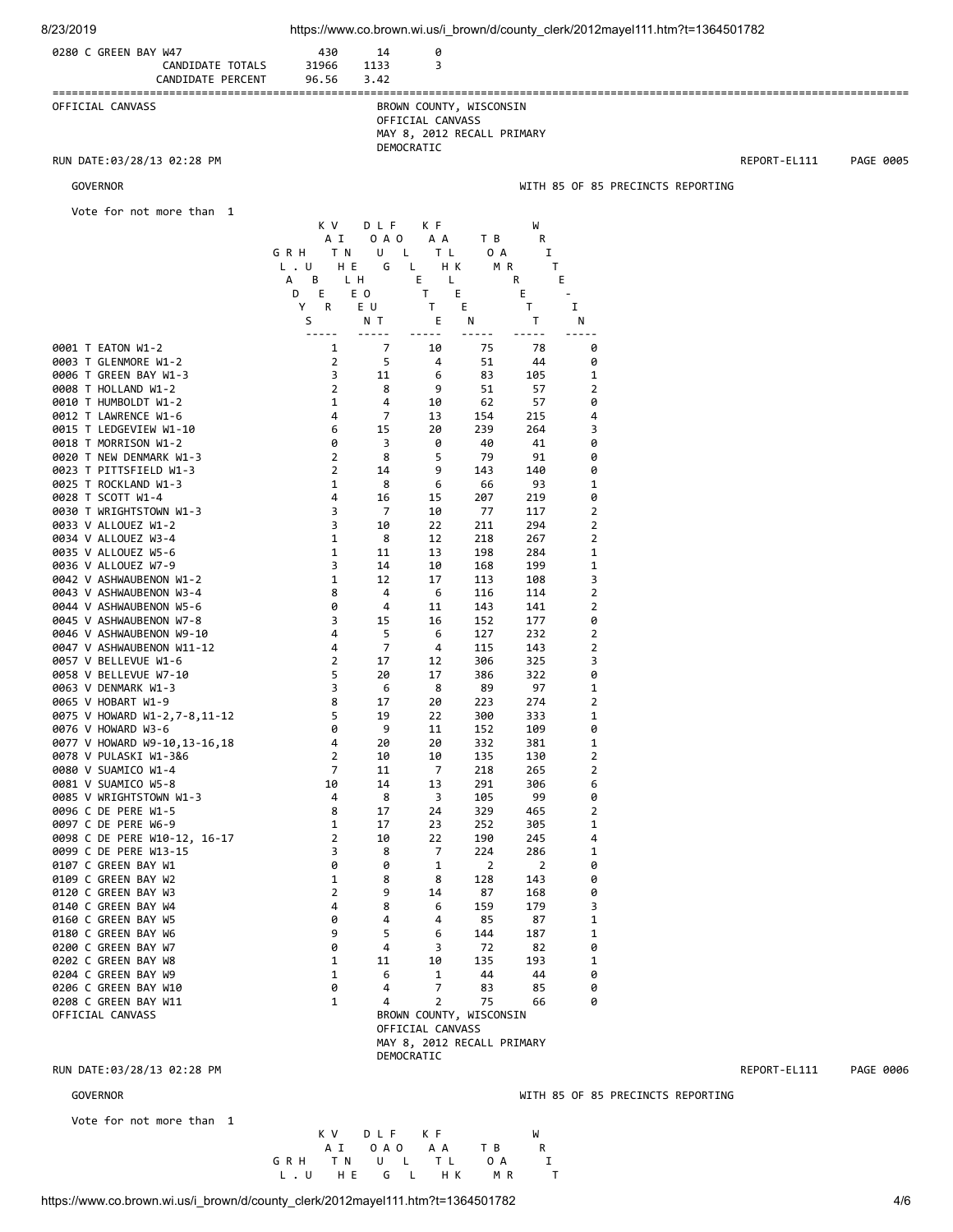|                                | В<br>А            | LН             | E              | L              |       | R<br>Ε |              |
|--------------------------------|-------------------|----------------|----------------|----------------|-------|--------|--------------|
|                                | D<br>E            | E O            |                | E<br>т         |       | E      |              |
|                                | Y<br>R            | E U            |                | E<br>т         |       | т      | I            |
| (CONTINUED FROM PREVIOUS PAGE) | S                 |                | N T            | E<br>$ -$      | N     | т      | N            |
| 0210 C GREEN BAY W12           |                   | 1              | 3              | 7              | 67    | 60     | 0            |
| 0212 C GREEN BAY W13           |                   | $\overline{2}$ | 9              | 5              | 51    | 68     | 0            |
| 0214 C GREEN BAY W14           |                   | 0              | 3              | 7              | 72    | 70     | 0            |
| 0216 C GREEN BAY W15           |                   | 0              | 11             | $\overline{7}$ | 128   | 151    | 0            |
| 0218 C GREEN BAY W16           |                   | 0              | 8              | 5              | 96    | 188    | 1            |
| 0220 C GREEN BAY W17           |                   | 3              | 5              | 8              | 111   | 95     | 1            |
| 0222 C GREEN BAY W18           |                   | 3              | 6              | 4              | 113   | 128    | 2            |
| 0224 C GREEN BAY W19           |                   | $\mathbf{1}$   | $\overline{2}$ | $\overline{2}$ | 57    | 48     | 0            |
| 0226 C GREEN BAY W20           |                   | 1              | 3              | 3              | 79    | 64     | 0            |
| 0228 C GREEN BAY W21           |                   | 0              | 1              | 4              | 67    | 39     | 2            |
| 0230 C GREEN BAY W22           |                   | 0              | $\overline{2}$ | 5              | 30    | 27     | 0            |
| 0232 C GREEN BAY W23           |                   | $\mathbf 1$    | 1              | 3              | 53    | 58     | 2            |
| 0234 C GREEN BAY W24           |                   | 3              | 6              | 4              | 105   | 88     | 0            |
| 0236 C GREEN BAY W25           |                   | 0              | 5              | 6              | 94    | 75     | 0            |
| 0238 C GREEN BAY W26           |                   | 0              | $\overline{7}$ | 10             | 78    | 66     | 0            |
| 0240 C GREEN BAY W27           |                   | 0              | 0              | 0              | 30    | 26     | 1            |
| 0242 C GREEN BAY W28           |                   | 0              | 5              | 9              | 70    | 70     | 0            |
| 0244 C GREEN BAY W29           |                   | $\overline{2}$ | 3              | 15             | 106   | 97     | 1            |
| 0246 C GREEN BAY W30           |                   | $\overline{2}$ | 9              | 13             | 98    | 119    | 3            |
| 0248 C GREEN BAY W31           |                   | 0              | 11             | 7              | 117   | 80     | 0            |
| 0250 C GREEN BAY W32           |                   | 1              | 6              | 11             | 106   | 89     | 0            |
| 0252 C GREEN BAY W33           |                   | 0              | 3              | 4              | 83    | 85     | 1            |
| 0254 C GREEN BAY W34           |                   | 0              | 4              | 14             | 165   | 135    | 3            |
| 0256 C GREEN BAY W35           |                   | 1              | 3              | 4              | 84    | 112    | 1            |
| 0258 C GREEN BAY W36           |                   | 2              | 1              | 7              | 57    | 47     | 0            |
| 0260 C GREEN BAY W37           |                   | 3              | 4              | 4              | 91    | 76     | 0            |
| 0262 C GREEN BAY W38           |                   | $\mathbf{1}$   | 5              | 8              | 114   | 120    | 0            |
| 0264 C GREEN BAY W39           |                   | 3              | 11             | 11             | 157   | 144    | 0            |
| 0266 C GREEN BAY W40           |                   | 1              | 4              | 5              | 105   | 111    | 0            |
| 0268 C GREEN BAY W41           |                   | $\mathbf{1}$   | 5              | 0              | 49    | 64     | 0            |
| 0270 C GREEN BAY W42           |                   | 0              | 5              | 9              | 68    | 56     | 0            |
| 0272 C GREEN BAY W43           |                   | $\overline{2}$ | 10             | 12             | 127   | 129    | 0            |
| 0274 C GREEN BAY W44           |                   | 5              | 13             | 13             | 171   | 157    | 1            |
| 0276 C GREEN BAY W45           |                   | 5              | 6              | 6              | 126   | 190    | 1            |
| 0278 C GREEN BAY W46           |                   | 3              | 4              | $\overline{7}$ | 114   | 147    | $\mathbf{1}$ |
| 0280 C GREEN BAY W47           |                   | 1              | 6              | 5              | 130   | 168    | 3            |
|                                | CANDIDATE TOTALS  | 190            | 659            | 759            | 10803 | 12105  | 86           |
|                                | CANDIDATE PERCENT | .77            | 2.67           | 3.08           | 43.91 | 49.20  | .34          |

==================================================================================================================================== BROWN COUNTY, WISCONSIN OFFICIAL CANVASS MAY 8, 2012 RECALL PRIMARY

## RUN DATE:03/28/13 02:28 PM REPORT-EL111 PAGE 0007

Vote for not more than 1

|                           | M M        |                | W            |                |
|---------------------------|------------|----------------|--------------|----------------|
|                           | A I        |                | R            |                |
|                           | H T        | I R            | I            |                |
|                           | I W<br>L C | R <sub>0</sub> | $\mathsf{T}$ |                |
|                           | S E        | 0 H            | A B          | Е              |
|                           | A I        | N E            | I            |                |
|                           | A X        | $\mathsf{L}$   | N            | I.             |
|                           | C          | L              | S            | N              |
|                           |            |                |              |                |
| 0001 T EATON W1-2         | 81         | 106            | 55           | 7              |
| 0003 T GLENMORE W1-2      | 54         | 81             | 48           | 5              |
| 0006 T GREEN BAY W1-3     | 101        | 141            | 62           | 15             |
| 0008 T HOLLAND W1-2       | 67         | 107            | 57           | 12             |
| 0010 T HUMBOLDT W1-2      | 68         | 121            | 44           | 8              |
| 0012 T LAWRENCE W1-6      | 145        | 244            | 128          | 21             |
| 0015 T LEDGEVIEW W1-10    | 213        | 355            | 170          | 17             |
| 0018 T MORRISON W1-2      | 87         | 87             | 49           | 12             |
| 0020 T NEW DENMARK W1-3   | 72         | 115            | 44           | $\overline{4}$ |
| 0023 T PITTSFIELD W1-3    | 111        | 204            | 76           | 15             |
| 0025 T ROCKLAND W1-3      | 104        | 122            | 66           | 15             |
| 0028 T SCOTT W1-4         | 210        | 316            | 129          | 21             |
| 0030 T WRIGHTSTOWN W1-3   | 111        | 135            | 84           | - 5            |
| 0033 V ALLOUEZ W1-2       | 144        | 342            | 153          | 15             |
| 0034 V ALLOUEZ W3-4       | 116        | 324            | 98           | 16             |
| 0035 V ALLOUEZ W5-6       | 169        | 318            | 139          | 18             |
| 0036 V ALLOUEZ W7-9       | 132        | 245            | 96           | 11             |
| 0042 V ASHWAUBENON W1-2   | 74         | 152            | 68           | 14             |
| 0043 V ASHWAUBENON W3-4   | 77         | 174            | 72           | 7              |
| 0044 V ASHWAUBENON W5-6   | 99         | 205            | 86           | 6              |
| 0045 V ASHWAUBENON W7-8   | 125        | 221            | 96           | 13             |
| 0046 V ASHWAUBENON W9-10  | 137        | 242            | 103          | 15             |
| 0047 V ASHWAUBENON W11-12 | 72         | 163            | 73           | 9              |

DEM - LT. GOVERNOR WITH 85 OF 85 PRECINCTS REPORTING